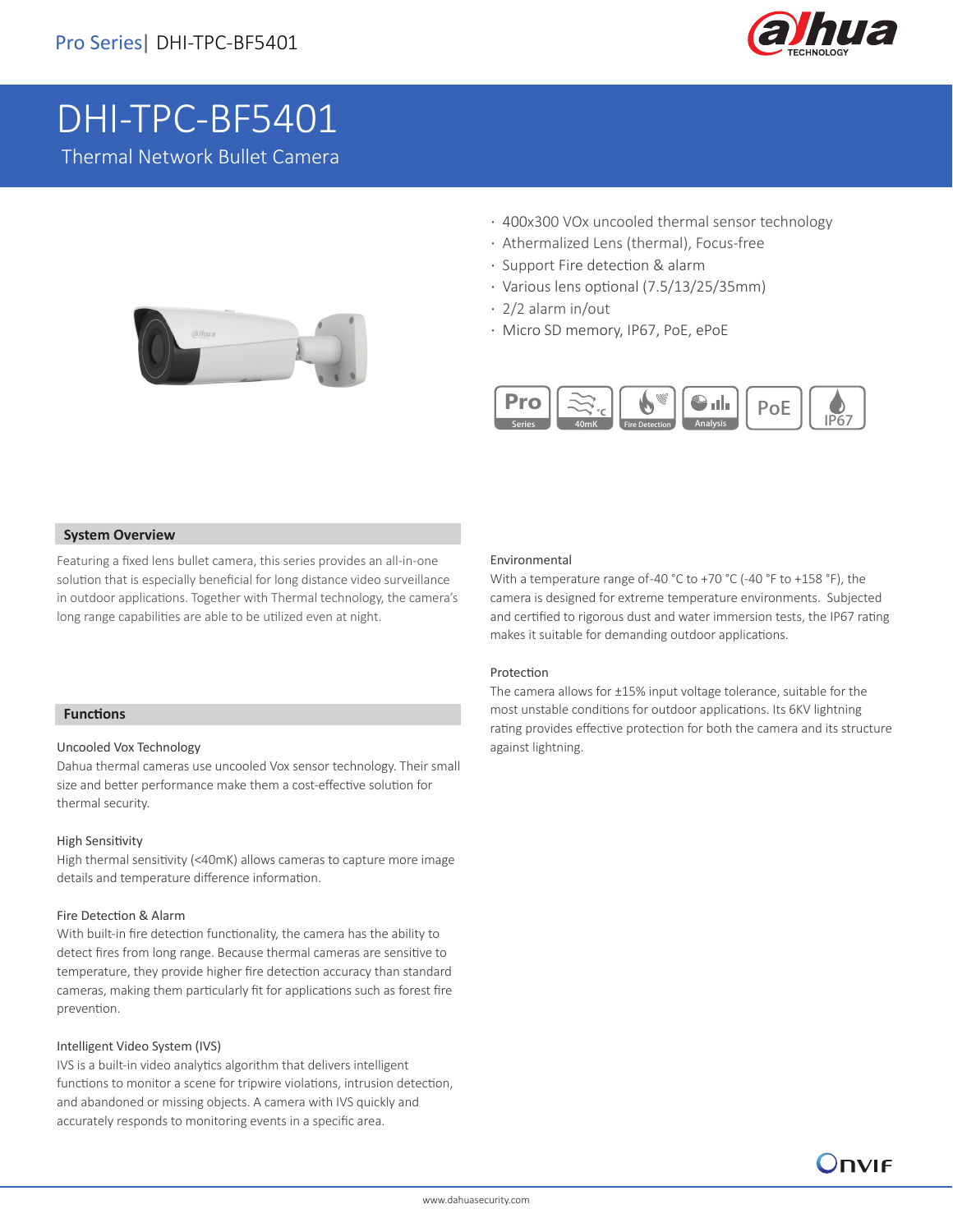

## **Technical Specification**

| Thermal Camera             |                                                                                             |
|----------------------------|---------------------------------------------------------------------------------------------|
| <b>Image Sensor</b>        | Uncooled VOx Microbolometer                                                                 |
| <b>Effective Pixels</b>    | 400(H)x300(V)                                                                               |
| Pixel Size                 | 17um                                                                                        |
| Thermal Sensitivity (NETD) | 40 <sub>m</sub> K                                                                           |
| Spectral Range             | $8^{\sim}14$ um                                                                             |
| <b>Image Setting</b>       | Brightness/Sharpness/ROI/AGC/FFC/3D DNR                                                     |
| <b>Color Palettes</b>      | 18(Whitehot/Blackhot/Ironrow/Icefire/<br>Fusion/Rainbow/Globow/Iconbow1/<br>(lconbow2 .etc. |

#### Thermal Lens

| Lens Type                                              | Fixed/F1.0                                                    |                               |                                    |                                     |
|--------------------------------------------------------|---------------------------------------------------------------|-------------------------------|------------------------------------|-------------------------------------|
| <b>Focus Control</b>                                   | Athermalized, Focus-free                                      |                               |                                    |                                     |
| Focal Length                                           | 7.5mm                                                         | 13mm                          | 25mm                               | 35mm                                |
| Angle of View                                          | $H: 53.7^{\circ}$<br>$V: 39.7^{\circ}$                        | $H: 30.2^{\circ}$<br>V: 22.6° | H: $15.5^\circ$<br>$V: 11.6^\circ$ | $H: 11.1^{\circ}$<br>$V: 8.3^\circ$ |
| Effective Distance $\textcircled{1}$<br>Man(1.8m*0.5m) | $D(2)$ : 221m<br>R(3):57m<br>$(\sqrt{4}):28m$                 | D: 382m<br>R: 98m<br>l:49m    | D: 735m<br>R: 189m<br>l:95m        | D: 1030m<br>R: 265m<br>l: 132m      |
| <b>Effective Distance</b><br>Vehicle(4m*1.4m)          | D: 490m<br>R: 126m<br>1:63m                                   | D: 850m<br>R: 219m<br>I: 109m | D: 1634m<br>R: 420m<br>l: 210m     | D: 2288m<br>R: 588m<br>l: 294m      |
| Video                                                  |                                                               |                               |                                    |                                     |
| Compression                                            |                                                               | H.265 / H.264 / MJPEG         |                                    |                                     |
| <b>Frame Rate</b>                                      | Main Stream:<br>Thermal: 1280x1024 / 720P / 400x300 @25/30fps |                               |                                    |                                     |
|                                                        | Sub Stream:<br>Thermal: 640x512 / 400x300 @25/30fps           |                               |                                    |                                     |
| <b>Bit Rate Control</b>                                | CBR/VBR                                                       |                               |                                    |                                     |
| <b>Bit Rate</b>                                        | H.264: 640 ~ 8192Kbps                                         |                               |                                    |                                     |
| <b>Motion Detection</b>                                | Off/On (4 zone, Rectangle)                                    |                               |                                    |                                     |
| Region of Interest                                     |                                                               | Off/On (4 zone)               |                                    |                                     |
| Electronic Image Stabilization<br>(EIS)                | <b>NA</b>                                                     |                               |                                    |                                     |
| Digital Zoom                                           | 4x(19 levels)                                                 |                               |                                    |                                     |
| Flip                                                   | $180^\circ$                                                   |                               |                                    |                                     |
| Mirror                                                 | Off/On                                                        |                               |                                    |                                     |
| Privacy Masking                                        |                                                               | Off/On (4 area, Rectangle)    |                                    |                                     |
| Audio                                                  |                                                               |                               |                                    |                                     |
| Compression                                            |                                                               | G.711A / G.711Mu / AAC / PCM  |                                    |                                     |
| Intelligence                                           |                                                               |                               |                                    |                                     |
| <b>IVS</b>                                             | Tripwire, Intrusion                                           |                               |                                    |                                     |

| <b>Advanced Intelligent Function</b> |  |
|--------------------------------------|--|

Advanced Intelligent Functions<br>Human/Vehicle classification<br>Human/Vehicle classification

| Network                    |                                                                                                                                                                  |
|----------------------------|------------------------------------------------------------------------------------------------------------------------------------------------------------------|
| Ethernet                   | RJ-45                                                                                                                                                            |
| Protocol                   | IPv4/IPv6, HTTP, HTTPS, SSL, TCP/IP, UDP, UPnP,<br>ICMP, IGMP, SNMP, RTSP, RTP, SMTP, NTP, DHCP,<br>DNS, PPPOE, DDNS, FTP, IP Filter, QoS, Bonjour,<br>802.1x    |
| Interoperability           | ONVIF Profile S & G, API                                                                                                                                         |
| <b>Streaming Method</b>    | Unicast/Multicast                                                                                                                                                |
| Max. User Access           | 10 Users/20 Users                                                                                                                                                |
| <b>Edge Storage</b>        | Micro SD (256GB)<br>Memory status display (Normal / Error / Active /<br>Formatting / Lock),<br>NAS (Network Attached Storage), Local PC for<br>instant recording |
| Web Viewer                 | >IE8, <chrome42, <firefox42<="" td=""></chrome42,>                                                                                                               |
| Management Software        | SmartPSS, DSS                                                                                                                                                    |
| Smart Phone                | Android, iOS                                                                                                                                                     |
| Certifications             |                                                                                                                                                                  |
| Certification              | CE (EN 60950: 2000) FCC (FCC Part 15 SubpartB)                                                                                                                   |
| Interface                  |                                                                                                                                                                  |
| Video Interface            | 1 Port (CVBS/BNC)                                                                                                                                                |
| Audio Interface            | $1/1$ In/Out                                                                                                                                                     |
| <b>RS485</b>               | Support                                                                                                                                                          |
| Alarm                      | $2/2$ In/Out                                                                                                                                                     |
| <b>Flectrical</b>          |                                                                                                                                                                  |
| Power Supply               | DC 12V/PoE/ePoE                                                                                                                                                  |
| Power Consumption          | Max. 13W                                                                                                                                                         |
| Environmental              |                                                                                                                                                                  |
| <b>Operating Condition</b> | -40°C ~+70°C (-40°F ~ +158°F)/Less than 95% RH<br>* Start up should be done at above-40°C (-40°F)                                                                |
| <b>Storage Conditions</b>  | -40°C ~+70°C (-40°F ~+158°F)/Less than 95% RH                                                                                                                    |
| Ingress Protection         | <b>IP67</b>                                                                                                                                                      |
| Construction               |                                                                                                                                                                  |
| Casing                     | Metal                                                                                                                                                            |
| <b>Dimensions</b>          | 291mm× 103mm× 97mm (11.46" x 4.06" x 3.82")                                                                                                                      |
| Net Weight                 | 1.5Kg (3.31 lb)                                                                                                                                                  |

Note:

①Effective distance values shown are nominal values and should be used as estimates only. Exact value calculations depend on a wide variety of conditions.

②D: Detection Distance

Gross Weight 1.9Kg (4.19 lb)

③R: Recognition Distance

④I: Identification Distance